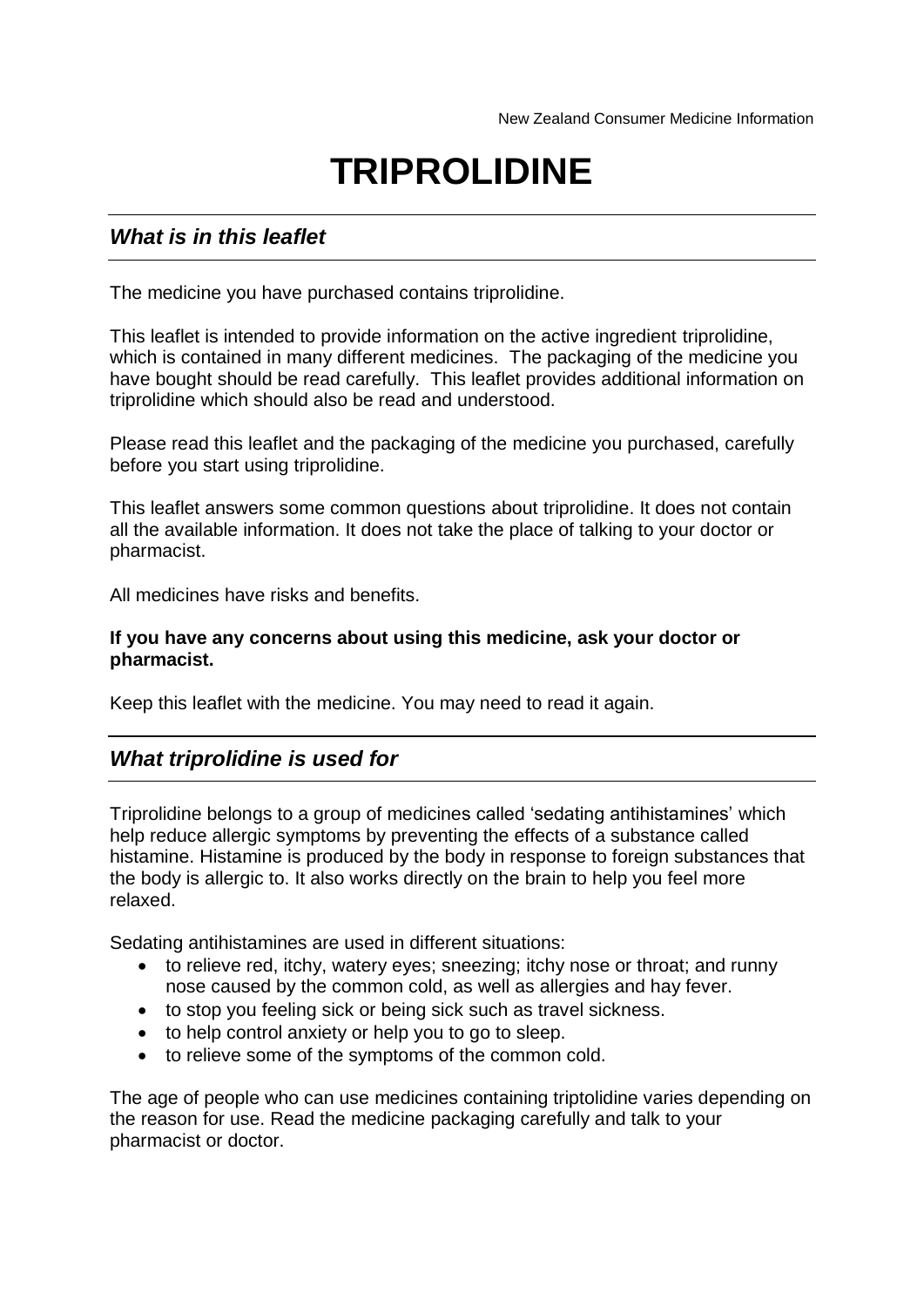There may be more than one active ingredient in your medicine, such as paracetamol, ibuprofen, a nasal decongestant or a cough suppressant. If you are taking more than one cough and cold medicine, please read the packaging of each medicine carefully to ensure you are not taking the same active ingredient from 2 or more medicines. Taking the same active ingredient from more than one medicine could mean you are taking too much of that active ingredient.

Ask your doctor or pharmacist if you have any questions about triprolidine.

# *Before you use triprolidine*

# *When you must not use it*

## **Do not use triprolidine:**

- if you have or have had glaucoma (high pressure in the eyes).
- if you have or have had a stomach or duodenal ulcer, or other stomach problems.
- if you are a man with prostate problems.
- if you have or have had bladder problems.
- if you are taking a medicine known as a monoamine oxidase inhibitor (MAOI) or have taken one in the last 14 days.
- in a child under 6 years of age to relieve cough and cold symptoms.
- if you have an allergy to triprolidine or any of the ingredients listed on the back packaging of the medicine you have purchased.

Some of the symptoms of an allergic reaction may include:

- o shortness of breath.
- o wheezing or difficulty breathing.
- o swelling of the face, lips, tongue or other parts of the body.
- $\circ$  rash, itching or hives on the skin.

## **Do not take this medicine after the expiry date printed on the pack or if the packaging is torn or shows signs of tampering.**

If it has expired or is damaged, return it to your pharmacist for disposal.

If you are not sure whether you should start using triprolidine, talk to your doctor or pharmacist.

# *Before you start to use it*

**Talk to your doctor or pharmacist before taking this medicine if you:**

- **have allergies to any other medicines, foods, preservatives or dyes.**
- **you are taking medicines to help you relax or sleep (sedatives).**
- **you have, or have had, any of the following medical conditions:**
	- o kidney or liver disease.
	- o epilepsy.
	- o asthma or other breathing problems.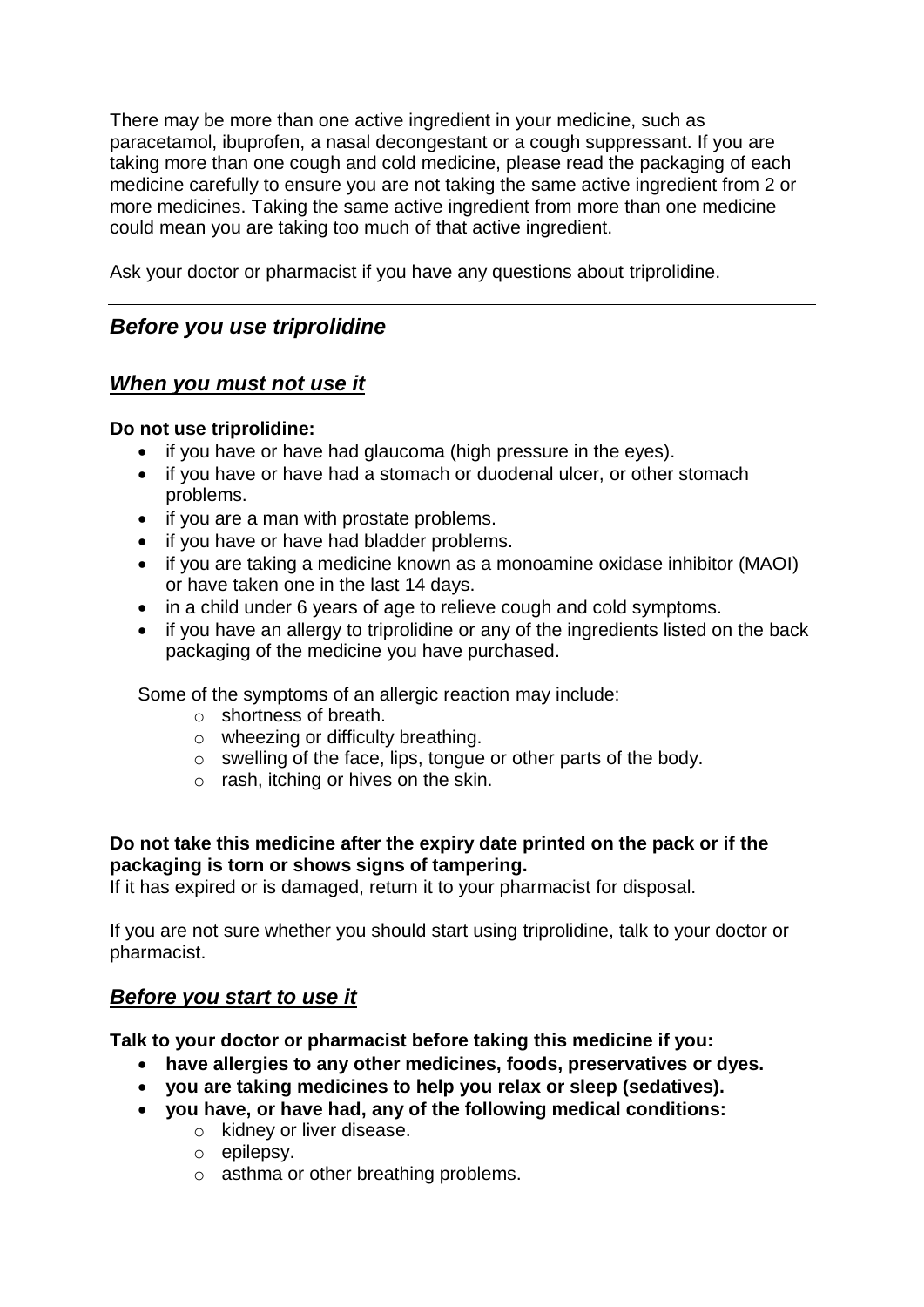o high blood pressure.

## **Tell your pharmacist or doctor if you are pregnant or plan to become pregnant.**

Your pharmacist or doctor will discuss the benefits and possible risks of taking the medicine during pregnancy.

#### **Ask your pharmacist or doctor about taking triprolidine if you are breastfeeding.**

It is not known if triprolidine passes into the breast milk. Your pharmacist or doctor will discuss the potential benefits and risks of taking the medicine if you are breastfeeding.

#### **If you have not told your pharmacist or doctor about any of the above, tell him/her before you start taking triprolidine**

# *Taking other medicines*

Tell your doctor or pharmacist if you are taking any other medicines, including any that you get without a prescription from your pharmacy, supermarket or health food shop.

Tell your doctor or pharmacist if you are taking any other cough and cold medicines.

You should also tell any health professional who is prescribing a new medication for you that you are taking triprolidine.

Some medicines and triprolidine may interfere with each other. These include:

- monoamine oxidase inhibitor medicines (used for depression and Parkinson's disease) or have taken them within the last 14 days. These include moclobemide, phenlzine and tranylcypromine.
- medicines used to treat depression such as tricyclic antidepressants.
- medicines used to help you sleep or relax (sedatives and hypnotics).
- strong pain killers (opioid analgesics).
- phenytoin, a medicine used to treat epilepsy.
- alcohol.

These medicines may be affected by triprolidine or may affect how well it works. You may need different amounts of your medicine or you may need to take different medicines.

Your doctor or pharmacist will have more information on medicines to be careful with or avoid while taking triprolidine.

# *How to use triprolidine*

**Follow any directions given to you by your pharmacist or doctor carefully.** They may differ from the information contained in this leaflet.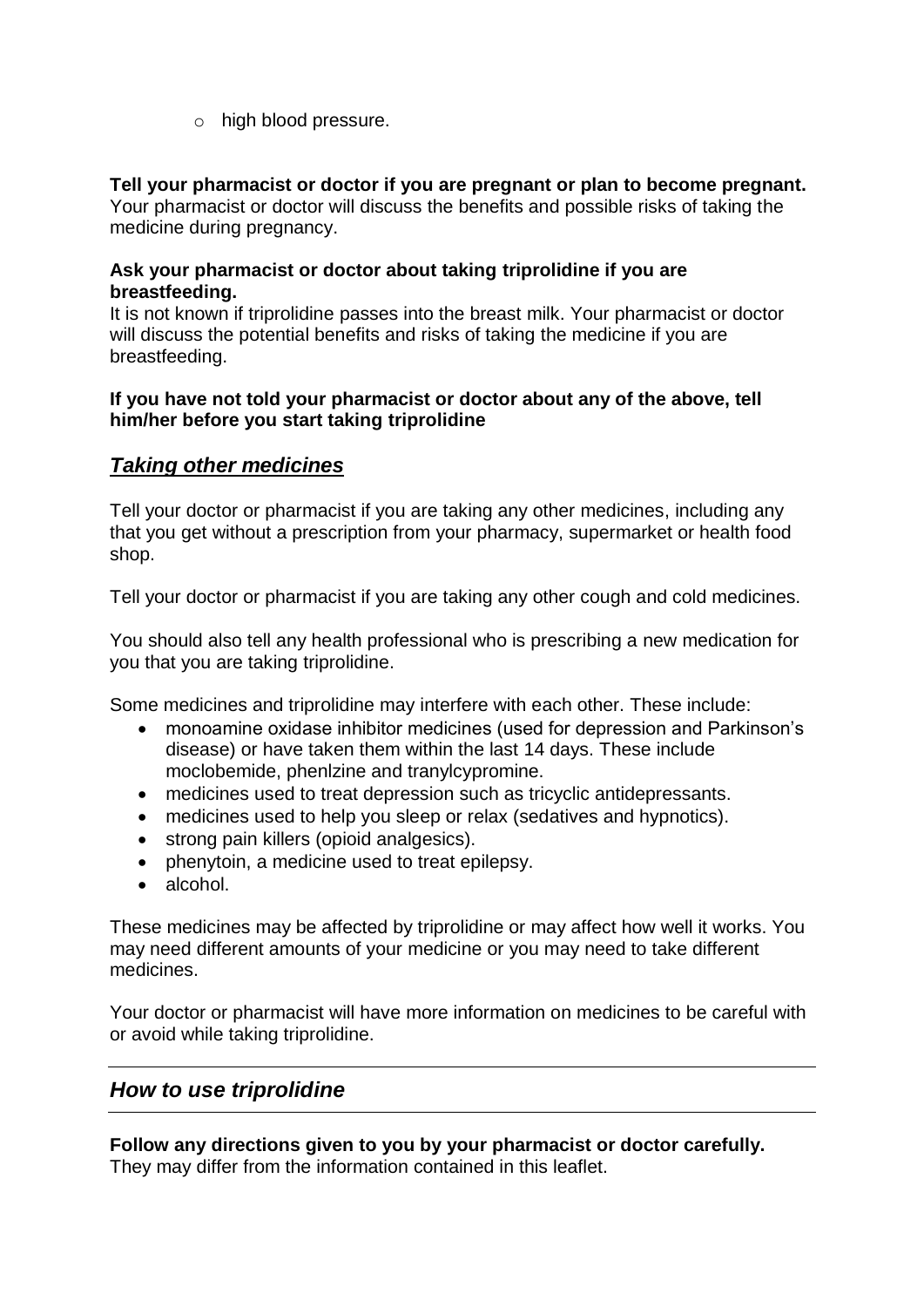Read the packaging and this leaflet carefully before taking triprolidine. If you do not understand the instructions on the packaging, ask your pharmacist for help.

## *How much to take*

**Follow the instructions on the packaging of the product you have purchased**. You may also wish to discuss how much to take and when to take it with your pharmacist or doctor.

Doses for adults are very different to doses for children over 6 years of age, please check the packaging carefully.

Doses of triprolidine are usually taken 4 hourly as required, with a maximum of 4 doses in any 24 hour period.

#### **Do not take more than the amount recommended on the packaging of the medicine you have purchased.**

Triprolidine does not need to be taken with food.

If the symptoms persist for more than a few days, or worsen, consult your doctor or pharmacist.

#### *If you forget to take it*

**Take it as soon as you remember, and then go back to taking your medicine as you would normally.**

**Do not take a double dose to make up for the dose that you missed.** This may increase the chance of you getting an unwanted side effect.

#### **If you are not sure what to do, ask your pharmacist or doctor.**

## *While you are using triprolidine*

## *Things you must do*

**Talk to your pharmacist or doctor if your symptoms do not improve.** Your pharmacist or doctor will assess your condition and decide if you should continue to take the medicine.

If you are about to be started on any new medicine tell your doctor or pharmacist that you are taking triprolidine.

## *Things you must not do*

Do not give triprolidine to anyone else, even if they have the same condition as you.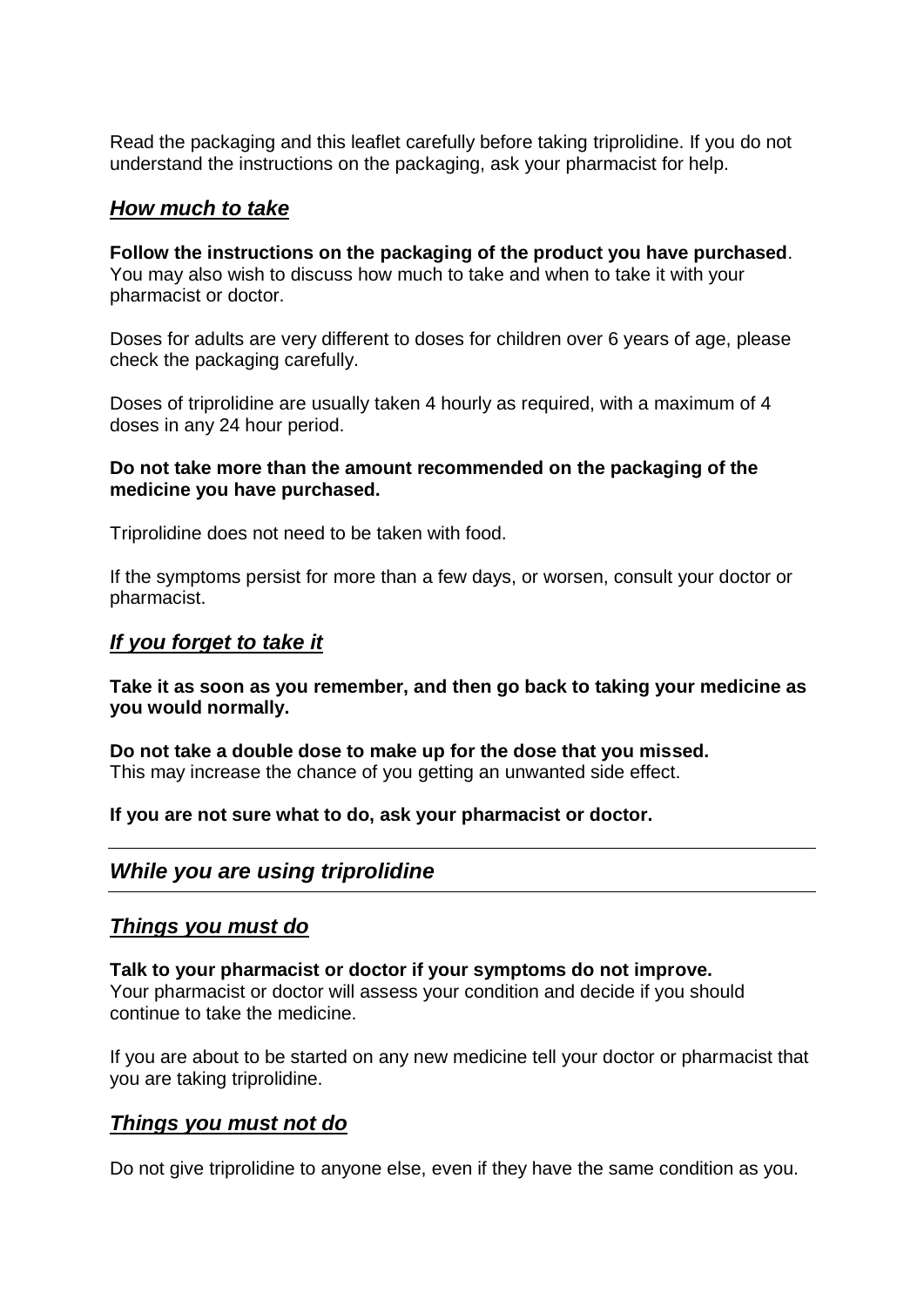Do not take triprolidine to treat any other complaints unless your pharmacist or doctor tells you to.

Do not take more than the recommended dose unless your doctor tells you to.

## *Things to be careful of*

Use caution when driving, operating machinery or performing other hazardous activities. Triprolidine may cause dizziness or drowsiness. If you experience dizziness or drowsiness avoid these activities. Avoid alcohol.

## *In case of overdose*

## *If you take too much (overdose)*

Symptoms of overdose of triprolidine include extreme sleepiness, confusion, weakness, ringing in the ears, blurred vision, large pupils, dry mouth, flushing, fever, shaking, insomnia, hallucinations and possible seizures.

Immediately telephone your doctor or the National Poisons Centre (telephone 0800 POISON or 0800 764 766), or go to accident and emergency at your nearest hospital, if you think that you or anyone else may have taken too much triprolidine.

Do this even if there are no signs of discomfort or poisoning. You may need medical attention.

# *Side Effects*

Tell your doctor or pharmacist as soon as possible if you do not feel well while you are using triprolidine.

All medicines can have side effects. Sometimes they are serious, most of the time they are not. You may need medical treatment if you get some of the adverse effects. Ask your doctor or pharmacist to answer any questions you may have.

#### **If you experience any of the following stop using the medicine and seek immediate medical help:**

- Drowsiness or sleepiness
- Dry mouth, nose and throat
- Constipation
- Nervousness and irritability
- Anxiety
- Hallucinations
- Twitching or jerking muscles